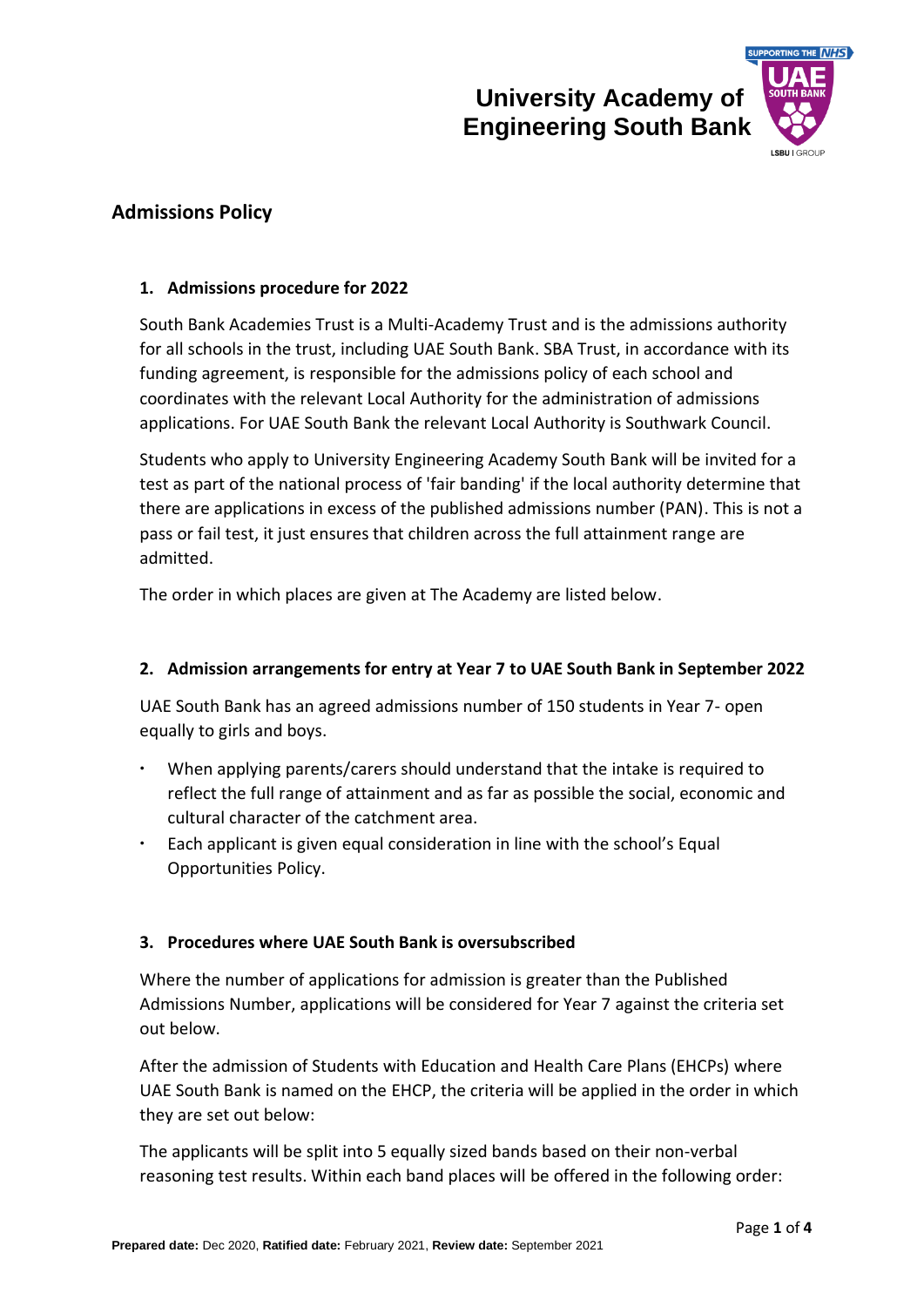

a) Looked after children<sup>1</sup> and children who were looked after but ceased to be so because they were adopted (or became subject to a residence/special guardianship order)

b) children who are eligible for the Pupil premium

c) children for whom it is essential that they be admitted to the school because of a significant medical or social need<sup>2</sup>

d) siblings of Students who will be registered Students at the school on the first day of the term when the applicant Student would be joining the school<sup>3</sup>

e) children who live nearest to the school<sup>4</sup>

f) children of staff employed for at least two years at the school or

g) recruited to meet a skills shortage

Where fewer than 150 applications are received, the school will offer places to all those who have applied.

### **4. Waiting list**

Where in any year the school receives more applications for places than there are places available, a waiting list will operate. This will be maintained by the school and will be open to any parent/carer to ask for their child's name to be placed on the waiting list, following an unsuccessful application.

<sup>1</sup> *A 'looked after child' is a child who is (a) in the care of a local authority, or (b) being provided with accommodation by a local authority in the exercise of their social services functions (see the definition in Section 22(1) of the Children Act 1989) at the time of making an application to a school (c) those who were looked after, but ceased to be so, because they were adopted or became subject to a residence order or special guardianship order.*

<sup>2</sup> *All applications under this criterion must be supported with relevant written evidence from a qualified professional source, declared in writing at the time of the application and where such submissions offer specific evidence that necessitates attendance at this particular Academy. Any evidence of a more general medical*  condition offered without such focus is deemed inadmissible, although the application will then be considered *under other criteria. Applicants should also state clearly why the Academy is more suitable than any other school and what the difficulties would be if their child was not offered a place.*

<sup>3</sup> *Siblings are children who live as brother or sister in the same house; including biological brothers or sisters, adopted siblings, stepbrothers or sisters and foster brothers and sisters. The Academy reserves the right to ask for proof of relationship.*

<sup>4</sup> *The determination of distance. Measurement from the main entrance of the Academy to the main entrance of the child's main place of residence. A child's home is considered to be the child's permanent residence. If custody of a child is shared, the address given should be that of the parent or carer with whom the child spends most of the school week.*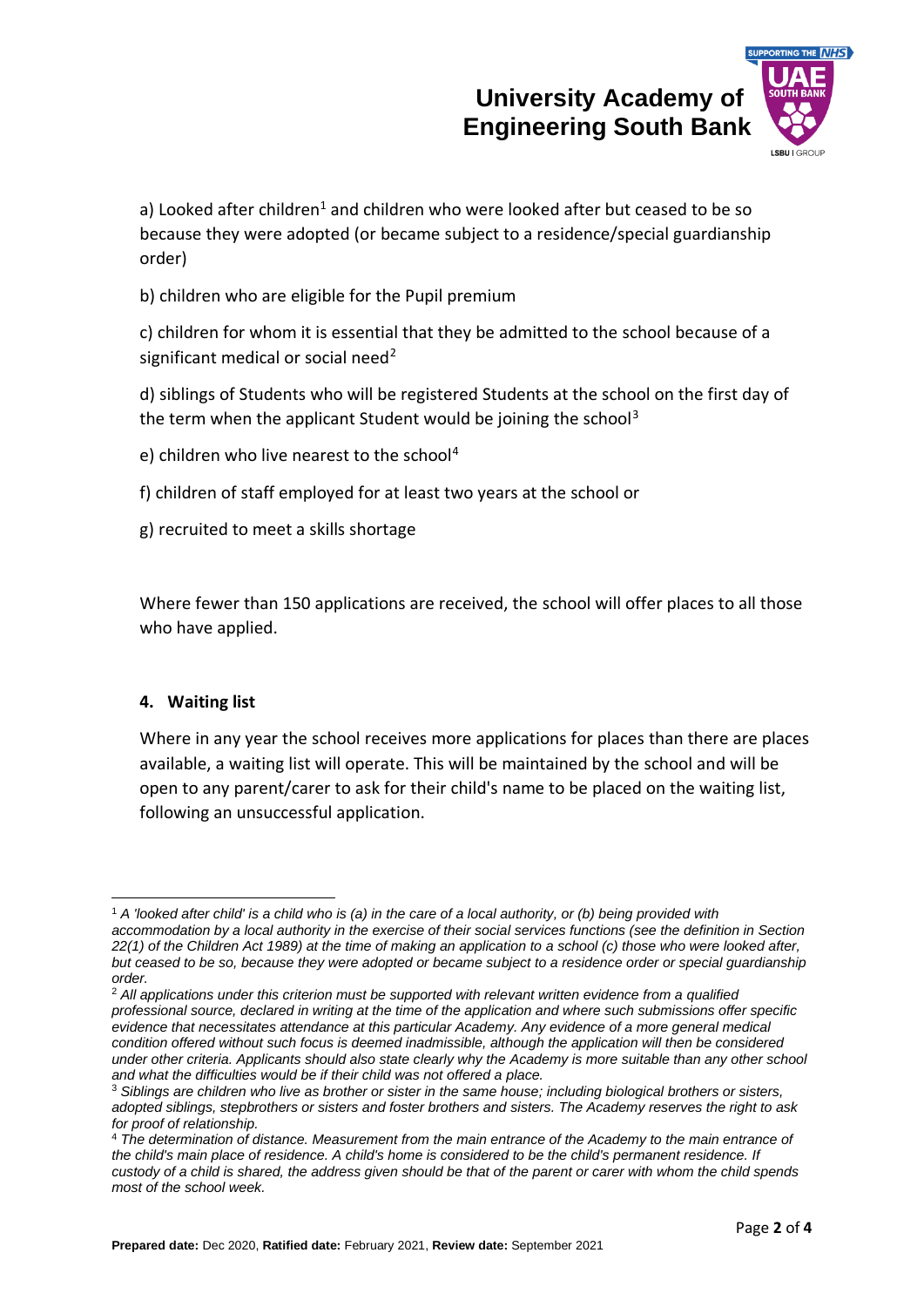

Children on the waiting list will be ranked in the same order as the published oversubscription criteria.

### **5. Admissions outside the normal age range**

The school will consider each application on its own merits.

### **6. Late applications**

Late applications will be considered using the above criteria (as shown in section 3), but, with the exception of Children in Local Authority Care or Previously Looked After Children, only after all applications received by the closing date have first been considered.

An application may be regarded as late if it confirms:

- a family returning from abroad
- a lone parent who has been ill for some time
- a family moving to the area and;
- other exceptional circumstances

### **7. Independent appeals**

Parents/carers will have the right to appeal to an Independent Appeal Panel if they are dissatisfied with an admission decision of the school. The Appeal Panel will be independent of the school. The arrangements for Appeals will be in line with the Code of Practice on School Admission Appeals published by the Department for Education. The determination of the appeal panel will be made in accordance with the Code of Practice on School Admission Appeals and is binding on all parties. The school will prepare guidance for parents/carers about how the appeals process will work and provide parents/carers with a named contact who can answer any enquiries parents/carers may have about the process.

### **8. Children hard to place**

The school will co-operate with the LA's Admission Forum's protocol for admitting children hard to place.